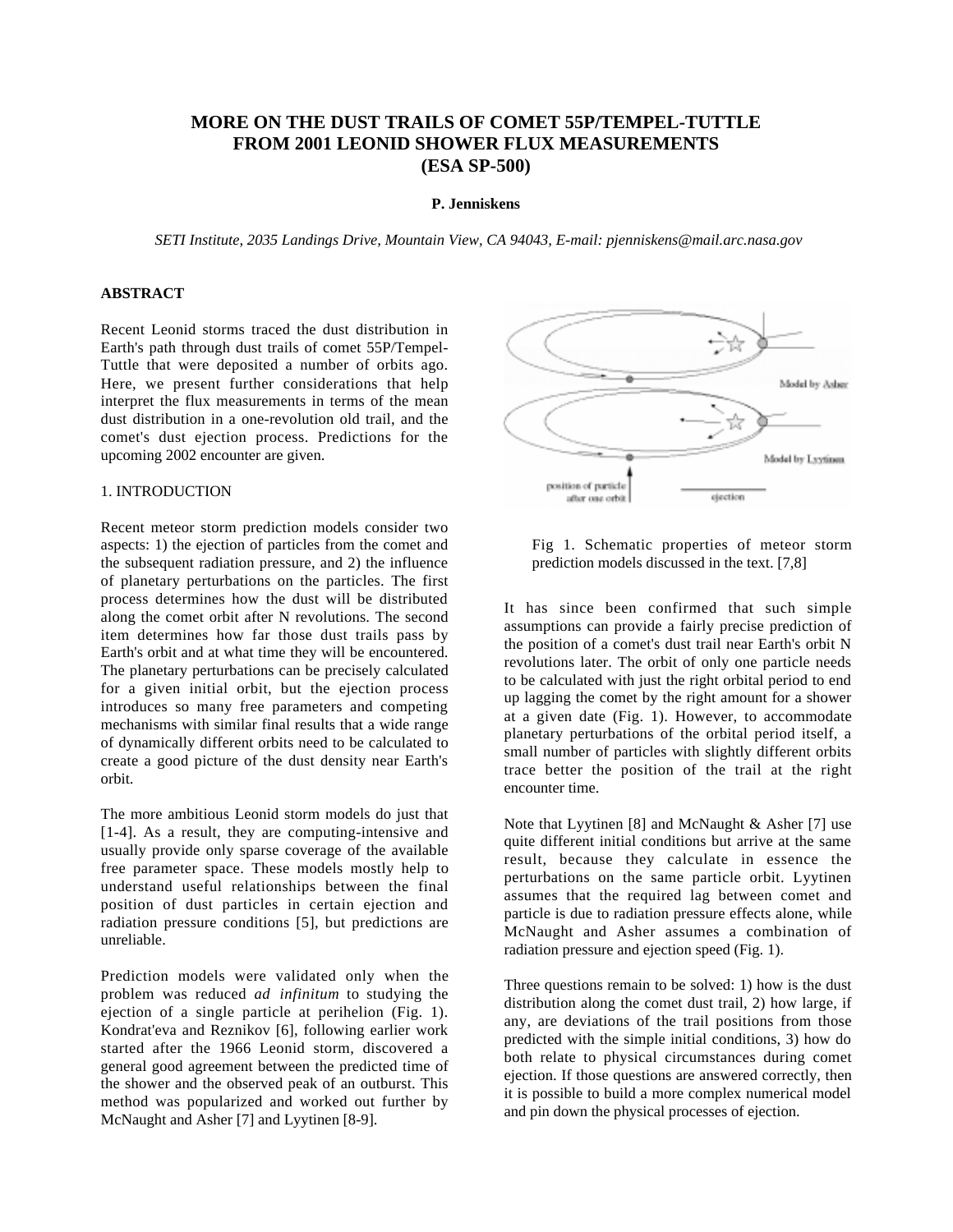

Fig. 2. Activity curve of 2001 Leonid storms (closed symbols Leonid MAC campaign, open symbols IMO data).

#### 2. MEAUSRED DUST DISTRIBUTION

Recent Leonid storm observing campaigns have added a large sample of cross sections of dust density and particle sizes to mostly anecdotal evidence from past Leonid storms (Table I). Precise measurements of activity curves have greatly helped clarify the picture. Figure 2 shows the results from the 2001 Leonid Multi-Instrument Aircraft Campaign, based on (post-mission reduced) near-real time flux measurements from the FISTA aircraft (1767 dust trail only), and from two ground sites at Mount Lemmon Observatory (Arizona) and Alice Springs (Australia). The near-real time counts were obtained by tallying mouse-clicks from visual observers that watched different parts of the sky, or the video output of intensified cameras onboard the aircraft with video headset displays. Members of the Dutch Meteor Society complimented the data with ground-based observations from Beijing, China.

The first 2001 storm is a well-isolated encounter with the 1767 dust ejecta, but the second storm is a composite of the 1699 and 1866 dust trails (with a small contribution from even older trails). Meteor trails measured close to the radiant [10] suggest relative rates of 1699/1866 at about a 2-3 ratio. We can also set an upper limit to the 2001 activity from the 1799 dust trail encounter, predicted to be the dominant peak by Brown & Cook [2], but has only ZHR < 40 hr<sup>-1</sup> (Table I).

The observed dust trail encounters need to be translated back to when the dust trail was only 1 revolution old. There are three spatial directions to consider: in the Earth's path  $(\Delta \lambda_0)$ , along the comet orbit  $(\Delta a)$ , and the perpendicular direction towards the Sun  $(\Delta r)$ .

It is clear that the dust trail continues to stretch out along the comet orbit with each revolution. Indeed, the formation of the dust trail is in the first place due to a range in orbital period [11]. The particles that lag the comet most are the ones with the widest orbit. Hence, the measured dust density is in first approximation proportional to ZHR  $\sim$  1/N, with N the number of revolutions. The measured dust density is also affected by perturbations on the orbital period, which cause some parts of the trail to stretch and others to compact. This factor is calculated by McNaught and Asher [7] and Lyytinen [8-9] and together with the 1/N factor called  $f_m$ , which is close to  $1/N$ .

All other factors predicting the peak activity of the shower are a function of the dust distribution in the trail, f  $(\Delta \lambda_0)$  and f( $\Delta a$ ), and the calculated minimum distance from the trail center  $f(\Delta r)$ :

$$
ZHR = ZHR_{max} * f(\Delta\lambda_o) * f(\Delta r) * f((\Delta a) \qquad (1)
$$

where ZHR  $_{\text{max}} = 6 \pm 1 \times 10^4 \text{ hr}^{-1}$  is proportional to the peak dust density in the one-revolution tail, at a position some distance behind the comet itself  $(\Delta a_0)$  as a result of the effects of solar radiation pressure that tend to put the particles in a wider orbit than the comet.

Different functional forms have been proposed. Based on precise measurements from the 1999 Leonid MAC mission, Jenniskens et al. [12] found that the distribution in Earth's orbit is best represented by a Lorentz curve, rather than the Gaussian or exponential distribution that was assumed before:

$$
f(\Delta\lambda_o) = (W/2)^2 / ((\lambda_o + \delta\lambda_o - \lambda^{max}{}_o)^2 + (W/2)^2)
$$
 (2)

where  $\delta\lambda_0$  denotes any deviation between predicted and calculated dust trail position. W is the full-width-athalf-maximum of the shower profile at the particular dust trail crossing. This function was subsequently adopted by Lyytinen et al. [13]. Leonid MAC measurements showed that the smaller particles have a wider stream profile, with possible small shifts in the peak activity, but all dust sizes have the strong Lorentz wings [14]. There is no strong change in the particle size distribution across the activity curve. The differential mass distribution in the dust trails is shallow ( $s = 1.64 \pm 0.05$ ) and the mass-loss is dominated by the largest meteoroids [14].

A simple plot of width versus the calculated distance between stream center and Earth orbit  $(Δr)$  shows a smooth curve only if the initial width is mostly maintained and any subsequent widening is small, suggesting that all perturbations in a cross section of the dust trail remain the same. In more recent models that address possible accumulating effects of radiation pressure, Lyytinen et al. [9, 13] have the width increase with the number of revolutions. It is also assumed that there is a continuous acceleration over time, both thought to result from non-radial radiation pressure effects. In Brown's models [2], the dispersion increases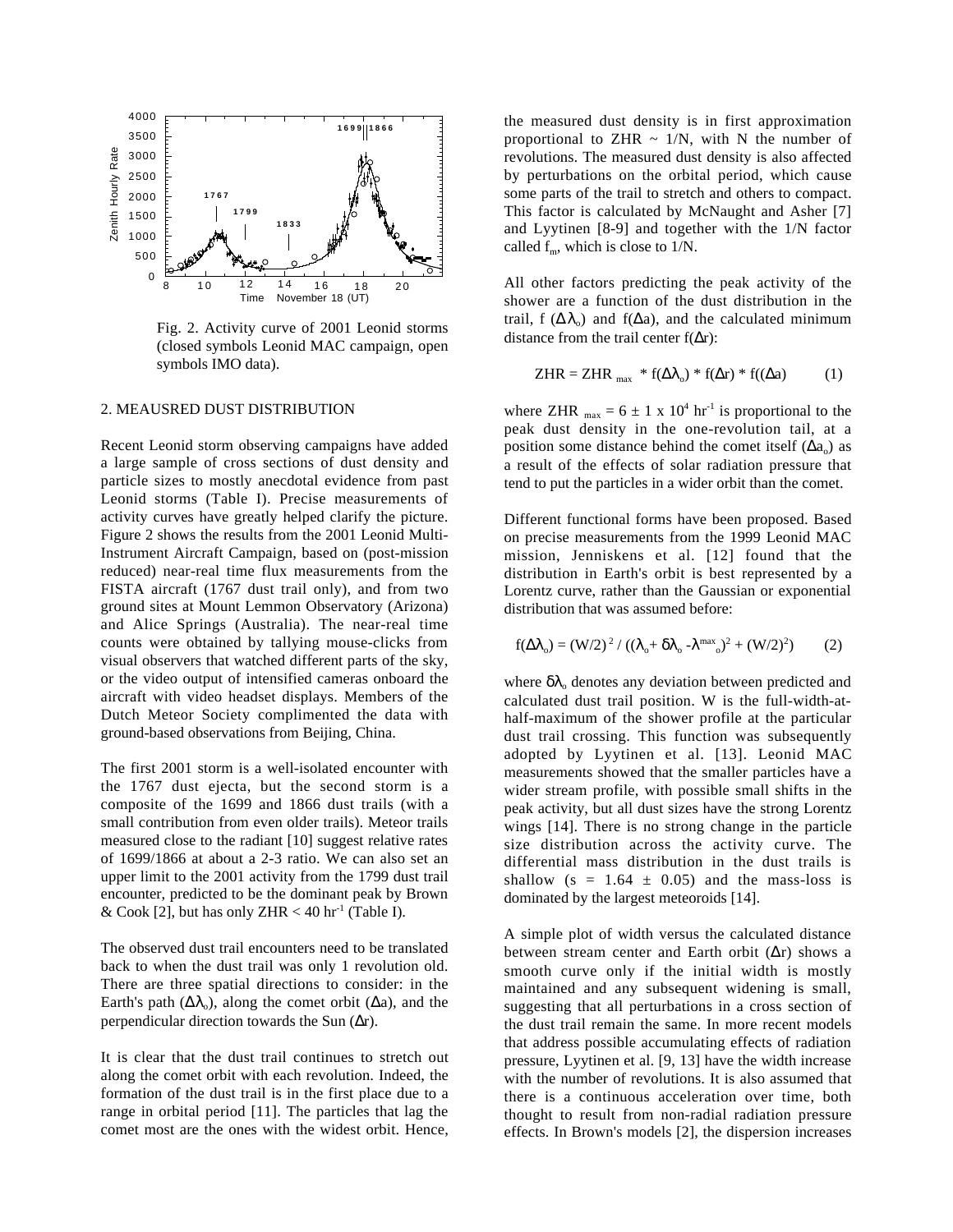in time as well, but for different reason: because particles making up a given cross section are in dynamically different orbits and planetary perturbations continue to increase the shower width.

Jenniskens [12, 14] first studied the variation of width with increasing miss distances  $\Delta r$ , and found an exponential increase, significantly more shallow than expected if the dust distribution was cylindrical:

$$
W_{E}(\Delta r) = W \sin(18.1^{\circ}) = 1.2 \ 10^{-4} \ 10^{-600* \ |\Delta r + \delta r + 0.00020|} (3)
$$

It was also found that the peak activity of the shower declined with increasing  $\Delta r$  in exponential manner, with an exponent twice as high, again implying that the dust distribution was not cylindrical [14]:

$$
f(\Delta r) = 10^{-(1450 \pm 100) |\Delta r + \delta r|} \tag{4}
$$

Both profiles are not centered on the calculated position of the trails. There is a trend that profiles which are slightly too wide are also somewhat too narrow, as if the trails were displaced by an amount δr in anti-hellion direction from the calculated position. Usually, the displacement is small and it is clear that the Earth passed on the inside or the outside of the trail. Only the 1998 encounter with the 1899 dust trail and the recent 2001 encounter with the 1767 dust trail have a profile width that is consistent only with a passage on the other side of the trail. Indeed, both dust trails had recent encounters with Earth at this position, which can have displaced the trails significantly. The correct distance from the trail center is  $\Delta r + \delta r$  (Table I).

I now introduce another possible improvement on the analysis. Earlier work [14] did not consider the shift of the peak further from the sun in subsequent revolutions  $(\Delta a_0^* N)$ , nor the wider dust dispersion along the comet orbit  $(W<sub>a</sub><sup>*</sup>N)$ , in calculating the distribution of dust in the comet orbit  $f(\Delta a)$ . However, if one introduces those effects in the proposed Lorentzian distribution (the one that seemed to fit the data best), then it is possible to rewrite the equation so that the function is again a Lorentzian as a function of  $\Delta a/N$ , instead of  $\Delta a$ :

$$
f(\Delta a) = f_m * (W_a/2)^2 / ((\Delta a/N - \Delta a_o)^2 + (W_a/2)^2)
$$
 (5a)

When ZHR  $_{\text{max}}$  / f( $\Delta$ r) is plotted versus  $\Delta$ a/N, I now find a different functional shape with a more rapid decline in dust density in a forward direction from a maximum at  $\Delta a_0 = 0.027 \pm 0.003$  AU (Fig. 3). The function is best parameterized in log-log coordinates, as a second (or perhaps third) order polynomial:

$$
f(\Delta a) = f_m * 10^{\circ}(-2.28-2.26 * log(\Delta a/N))
$$
  
-0.064\*  $(log(\Delta a/N))^2 + 0.29 * (log(\Delta a/N))^3$  (5b)

After introducing this equation, the residuals between observed and calculated activity decrease significantly. The shift  $(\delta)$  introduced to account for those discrepancies is now nearly constant at a median  $\delta$  =  $+0.00015$  AU with standard dev. =  $\pm 0.00015$  AU. The shift in node correlates with  $\Delta r + \delta r$ :

$$
\delta\lambda_{o} (AU) = -0.00015 - 0.2 * (\Delta r + \delta r) \tag{6}
$$

except for the 1966 and 1969 encounters. This completes the new prediction formalism.



Fig.3. Dust density along the comet orbit.

## 3. IMPLICATIONS

In a previous paper [14], I proposed that comet dust fragmentation and ejection far from perihelion may explain the Lorentz shaped wings of Eq. 2. I was not surprised to find a similar symmetric dust distribution in the comet orbit. However, Eq. 5b differs from 5a in that the dust distribution falls off much more steeply from its peak in the forward direction of motion. This dust distribution would lower the total dust mass loss of the comet by a factor of two to 1.3 x  $10^{10}$  kg/orbit. There is no more evidence of a periodic displacement with the epoch of ejection, which was though to be due to the precession of the comet spin-precession axis.  $\frac{2}{5}$  0.0 and  $\frac{1}{5}$  -0.5 and  $\frac{1}{5}$  -0.5 and  $\frac{1}{5}$  -1.6 and  $\frac{1}{5}$  -1.6  $\frac{1}{5}$  -1.6  $\frac{1}{5}$  -1.6  $\frac{1}{5}$  -1.6  $\frac{1}{5}$  -2.5  $\frac{1}{5}$  -1.6  $\frac{1}{5}$  -1.6  $\frac{1}{5}$  -1.6  $\frac{1}{5}$  -1.6  $\frac{1}{5}$ 

It is not clear to me, however, how to understand the position of the peak in Fig. 3, which implies an unreasonable 10 times higher mean density for the particles, if that peak position reflects the radiation pressure effect on spherical grains.

Table I lists the anticipated peak rates in 2002. Observations during the 2002 storm will help establish the nodal variation of the trail shifts with more certainty. In addition, precise measurements of the storm widths will discriminate between existing models. The most telling difference in this year's predictions concern the width of both storm peaks,